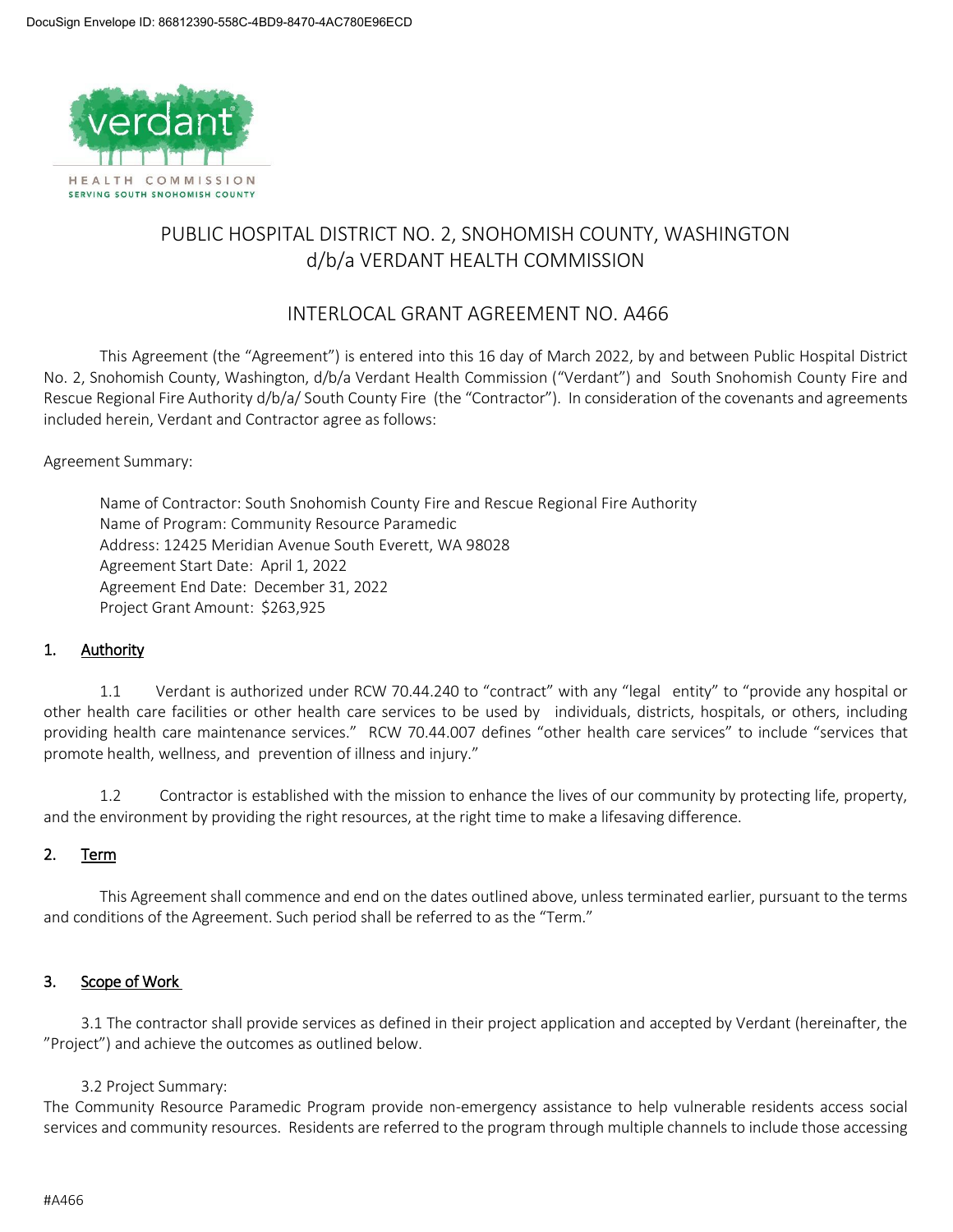the 911 system two or more times in a 30-day period, referral from hospital providers and social services, or on scene referrals from fire fighters. CRPs will operate 24/7 and include an embedded presence in the Swedish Edmonds Emergency Department.

3.3 Annual Project Outcomes:

| Goals                                                      | Outcomes                                                      |
|------------------------------------------------------------|---------------------------------------------------------------|
|                                                            |                                                               |
| Number of Individuals Served                               | 450 PHD2 residents served                                     |
| Decrease in repeat 911 calls for non-transported           | 135 clients decrease repeat 911 calls                         |
| patients by 30%                                            |                                                               |
| Decrease time from initial 911 call to initial CRP contact | 405 clients experience a decrease in time between 911 initial |
| for 90% of clients                                         | referral and CRP contact                                      |
| Decrease on scene time for EMS providers by 50%            | 225 clients have a decrease in EMS provider on scene time     |
| Provide COVID and/or Flu vaccines to home-bound,           | At least 38 homebound, senior CRP clients are provided COVID  |
| senior clients                                             | and/or flu shots                                              |

### 3.4 Project Budget

| Description             | Amount (04/01/2022-12/31/2022) |
|-------------------------|--------------------------------|
| Personnel               | \$263,925                      |
| Direct Project Expenses |                                |
| Administrative Expenses |                                |
| Subcontracting Expenses |                                |
| Other                   |                                |
| Total                   | \$263.925                      |

### 4. Renewals

Pending positive grantee performance and attainment of measurable outcomes, grantees may be eligible to renew this project two times for a total of three years. Budgets will be finalized annually.

### 5. Termination

5.1 Subject to Section 15 (Corrective Action), Verdant may terminate or suspend this Contract, in whole or in part, upon seven (7) days advance written notice to Contractor in the event that: (1) the Contractor materially breaches any duty, obligation or service required pursuant to this Contract, or (2) the duties, obligations or services required herein become impossible, illegal or not feasible.

5.2 If the termination results from any act or omission of the Contractor, including but not limited to misappropriation, nonperformance of required services, or fiscal mismanagement, the Contractor shall return to Verdant any funds, misappropriated and/or unexpended, which have been paid to the Contractor by Verdant. Contractor shall return such funds within ten (10) business days of receipt of notice of termination and request for return of funds. Funds shall be returned to Verdant by wire, certified check, or business check.

### 6. Compensation, Method of Payment, and Budget vs. Actual Expense

6.1 Verdant shall provide funding to the Contractor- in the amount specified above for the Project. Funds are payable monthly on the 15<sup>th</sup> of the month in the amount of \$29,325 beginning on April 15, 2022 and continuing until December 15, 2022. Funding is contingent on project deliverables having been met to date.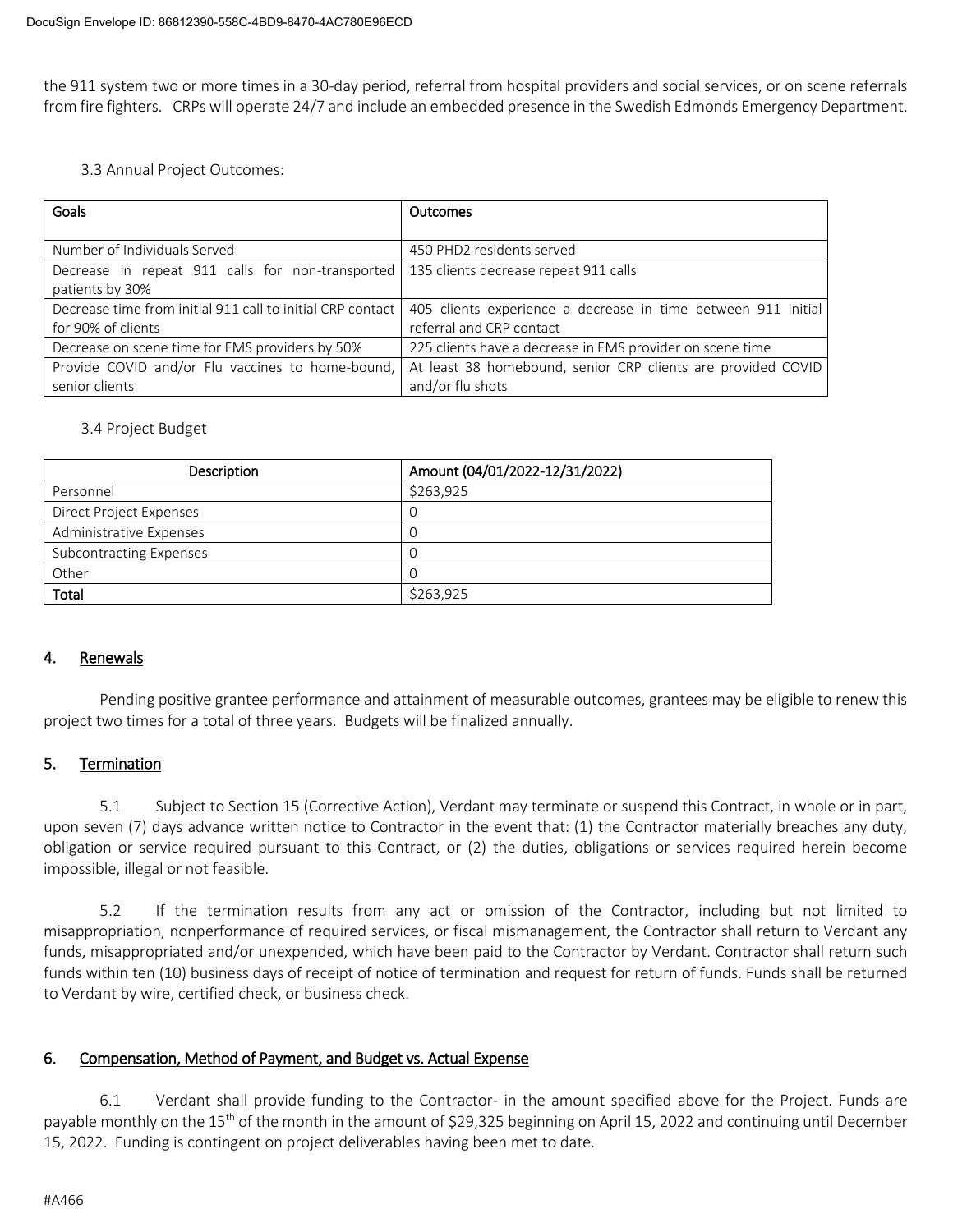6.2 The Contractor shall apply the funds received from Verdant under this Contract in accordance with the budget in Section 3. Funds must be expended by the end of the contract term and, unless otherwise approved in writing by Verdant, any unexpended funds must be returned to Verdant within 30 days of the contract end date.

6.3 The Contractor must receive prior approval from Verdant for an amendment to the approved project budget when the cumulative amount of transfers across all budget line items is expected to exceed 10% of the total contract amount by submitting a grant modification request. Supporting documents necessary to explain fully the nature and purpose of the amendment must accompany each request for an amendment.

6.4 Verdant shall have the sole and exclusive discretion to approve any requested changes and any such approved changes must be set forth in an amendment to this Contract. Verdant will accept changes to the budget and/or project summary modification requests up to 30 days before the contract end date. Smaller budget variations not exceeding the cumulative 10% rule must still be explained in bi-annual budget reports.

### 7. Internal Control and Accounting System

7.1 The Contractor shall establish and maintain a system of accounting and internal controls which complies with generally accepted accounting principles promulgated by the Financial Accounting Standards Board (FASB), the Government Accounting Standards Board (GASB), or both as applicable to the Contractor's form of incorporation.

7.2 Contractor will provide reasonable stewardship of grant funds, ensuring that they are used for the purposes, and in the ways set forth, in this Agreement.

7.3 Verdant seeks to work with organizations and individuals who perform at the highest levels and who share our commitment to ethical conduct and practices. Contractor represents and agrees that:

- A. Contractor aspires to provide a tolerant and civil workplace that fully encourages equal employment opportunities for underrepresented groups allowable under applicable law and is free of discrimination, harassment, and misconduct.
- B. Contractor has in place, and enforces in accordance with their terms, policies, procedures, and practices that help ensure a tolerant and civil workplace, including, but not limited to, staff training regarding workplace misconduct, mechanisms for complaints to be made to an impartial person, fair processes for investigation and adjudication, and prohibitions of retaliation against persons making good faith complaints. If Verdant asks, you will provide copies of such policies and procedures as then in effect.

### 8. Debarment and Suspension Certification

Contractor, by signature of this Contract, certifies that the Contractor are not presently debarred, suspended or proposed for debarment by any governmental entity. The Contractor agrees to notify Verdant in the event it, or a subcontractor, is debarred, suspended or proposed for debarment by any governmental entity.

### 9. Maintenance of Records

The Contactor shall maintain accounts and records, including personnel, property, financial, and programmatic records and other such records as may be deemed necessary by Verdant for six (6) years to ensure proper accounting for all contract funds and compliance with this Contract. Medical records shall be maintained and preserved by the Contractor in accordance with state and federal medical records statutes, and standard medical records practice. If the Contractor ceases operations under this Contract, the Contractor shall be responsible for the disposition and maintenance of such medical records. Contractor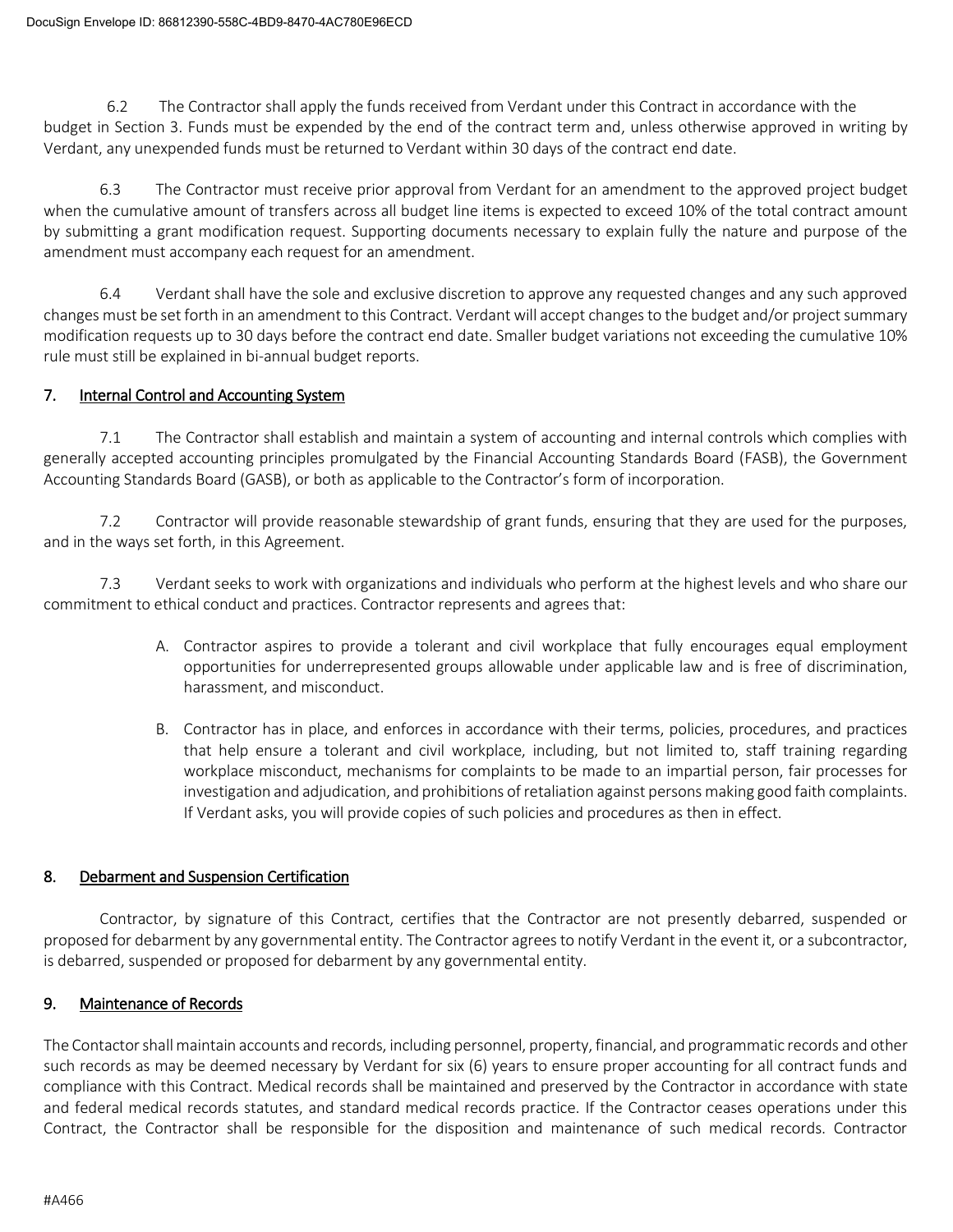acknowledges that records may be subject to disclosure under the Public Records Act, Chapter 42.56 RCW.

### 10. Reporting and Evaluation

Using templates provided by Verdant, Contractor shall submit reports of activities carried on under the program including summaries of outcomes and financial reports detailing use of the funds according to the schedule below:

| Date Due to PHD2 | Report Type                                       |
|------------------|---------------------------------------------------|
| 08/15/2022       | Quarterly Outcome Report                          |
| 11/15/2022       | Semi-Annual Outcome and Budget Report             |
| 02/15/2023       | Annual Outcome, Budget, and Demographics Reports. |

The contractor may submit a grant modification request to amend the project and deliverables of the grant agreement at any time. Contractor shall comply with requests for any additional information or reports relevant to the Contract or provision of funded services that may be requested at any time by Verdant during the Term.

### 11. Site Visits and Monitoring

11.1 The Contractorshall host, at a mutually agreeable date, a virtual or in-person site visit/monitoring review during the Term. The site visit may include any combination of a review of fiscal, administrative, and programmatic components. Key personnel involved in implementation of the Project should be available. If requested by Verdant, Contractor shall prepare a corrective action plan, implement corrective measures, and establish agreed timelines for addressing Verdant concerns.

11.2 Verdant reserves the right to audit all supporting financial documentation of grant fund expenditures. If any expenses are found to be unallowable or without justification or documentation, as determined at Verdant's sole discretion and with reference to the attached budget, Verdant reserves the right to terminate the Contract pursuant to Section 5 of this Contract and/or to require that the Contractor return to Verdant the funds issued.

### 12. Participation in Verdant Grantee Meetings and Technical Assistance Workshops

Verdant is dedicated to the success of each grantee. Verdant intends to convene at least one grantee meeting and one technical assistance workshops during the Term. The Contractor agree to send at least one representative to each meeting. Verdant will provide meeting notice at least one month in advance.

### 13. Publicity and Materials

Contractor shall acknowledge in all promotional, informational, and educational materials developed under this grant that funding was received from Verdant. Additionally, Contractor will acknowledge in any publicity given to this grant that funding was received from Verdant. Contractor shall enclose copies of any publicity or reports with its Quarterly reports to Verdant.

### 14. Compliance with the Health Insurance Portability and Accountability Act (HIPAA)

Neither party to this Contract shall use protected health information created or shared under this Contract in any manner that would constitute a violation of HIPAA and any regulations enacted pursuant to its provisions.

### 15. Audits

If the Contractor has an external audit, financial review, and/or Single Audit during the agreement term, Contractor must submit the audit, including any management letters, to Verdant within two weeks of issue.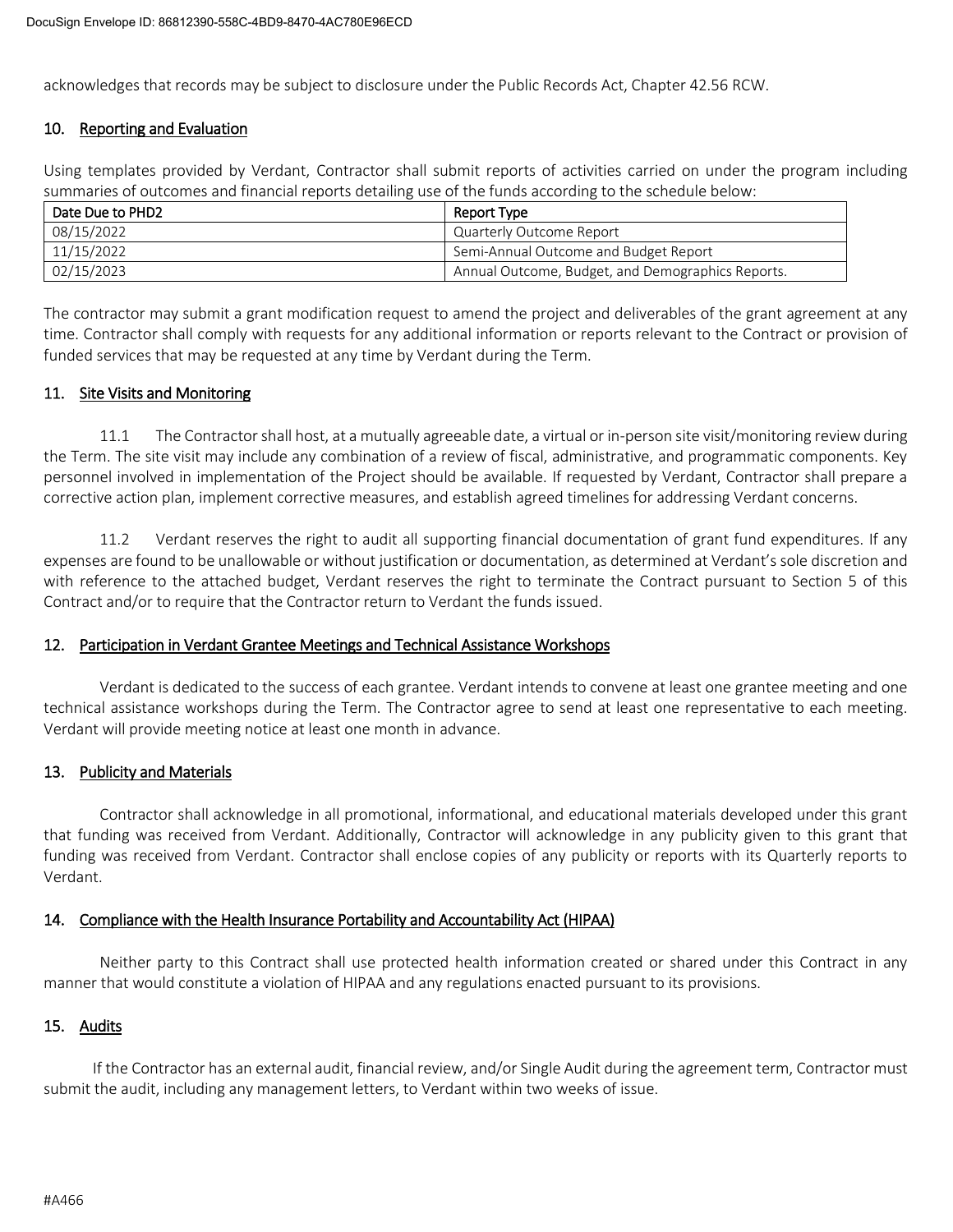### 16. Corrective Action

If Verdant determines a breach of this Contract has occurred, that is, the Contractor has failed to comply with any terms or conditions of this Contract or the Contractor has failed to provide in any manner the work or services agreed to herein, and if Verdant, in its sole discretion, deems said breach to warrant corrective action, the following sequential procedure will apply:

- A. Verdant will notify the Contractor in writing of the nature of the breach. The Contractor shall reply within three (3) working days of its receipt of such notification and shall indicate the steps being taken to correct the specified deficiencies. The corrective action plan shall specify the proposed completion date for bringing the Contract into compliance, which shall be no more than ten (10) days from the date of the Contractor's response, unless Verdant, at its sole discretion, specifies in writing an extension in the number of days to complete the corrective actions;
- B. Verdant will notify the Contractor in writing of Verdant's determination as to the sufficiency of the Contractor's corrective action plan. The determination of sufficiency of the Contractor's action plan shall be at the sole discretion of Verdant; and
- C. In the event the Contractor does not respond within the appropriate time with a corrective action plan, or the Contractor's corrective action plan is determined by Verdant to be insufficient, Verdant may commence termination pursuant to Section 5 of this Contract.

### 17. Dispute Resolution

The parties shall use good-faith efforts to cooperatively resolve disputes and problems that arise in connection with this Contract. Without limiting Verdant's rights hereunder, both parties shall make a good faith effort to continue without delay to carry out their respective responsibilities under this Contract while attempting to resolve any dispute.

### 18. Independent Contractor; Indemnification; Insurance

a. Contractoris an independent Contractor, and neither it nor its officers, agents, or employees shall be considered for any reason to be employees of Verdant for any purpose. The Contractor shall be responsible for all federal and/or state tax, industrial insurance, and Social Security liability that may result from the performance of and compensation for these services. Verdant assumes no responsibility for the payment of any compensation, wages, benefits, or taxes, by, or on behalf of the Contractor, their employees, and/or others by reason of this Contract.

b. Contractor shall, at its cost and expense, protect, defend, indemnify, and hold harmless Verdant Health Commission, its directors, officers, employees, and agents, from and against any and all demands, liabilities, causes of action, costs and expenses (including attorneys' fees), claims, judgments, or awards of damages, arising out of or in any way resulting from the acts or omissions of each Contractor, its directors, officers, employees, or agents, relating in any way to the Contractor's performance under the Contract. These indemnification obligations shall survive the termination of the Contract.

c. The Contractor further agrees that they are financially responsible for and will repay Verdant all indicated amounts following an audit exception which occurs due to the negligence, intentional act, and/or failure, for any reason, to comply with the terms if this Contract by each Contractor, its officers, employees, agents, and/or representatives. This duty to repay Verdant shall not be diminished or extinguished by the prior termination of the Contract pursuant to the Term or Termination section.

d. By the first date of the Term, Contractor shall procure at its own expense and agree to maintain, for the duration of the Term, insurance against claims for injuries to persons or damages to property which may arise from, or in connection with, the performance of work by Contractor, its agents, representatives, employees and/or subcontractor. Copies of certificates of insurance shall be provided to Verdant prior to contract execution. Minimum insurance includes general liability, professional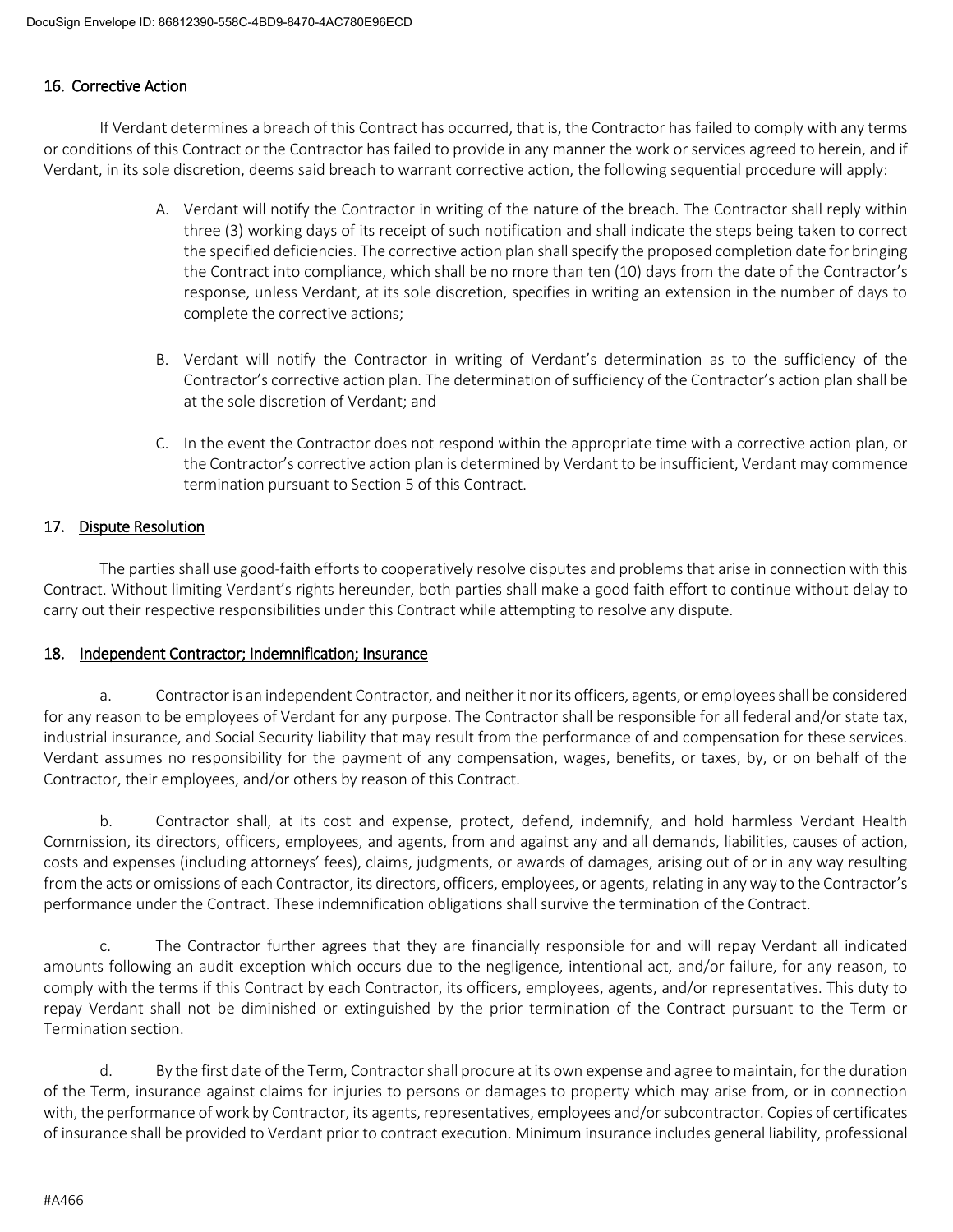liability, errors and omissions, automobile liability and workers' compensation in amounts reasonably acceptable to Verdant as determined based on the Contract. Failure by the Contractor, its agents, employees, officers, subcontractor, providers, and/or provider subcontractor to comply with the insurance requirement shall constitute a material breach of this Contract.

e. A copy of the Contractor's Certificate of Insurance shall be submitted to Verdant at the beginning of the Term.

### 19. Credentialing of Independent Health Care Practitioners and Allied Health Professionals

a. Verdant recognizes that the provision of health care and health-related services encompasses a wide variety of providers, including licensed medical providers, community health workers, interpreters, outreach workers, etc. These individuals may be paid or contract staff and/or volunteers.

b. Contractor shall ensure appropriate licensure and/or credentialing exists for all health providers defined by the State of Washington as independent health care practitioners (IHCPs) and Allied Health Professionals (AHPs). IHCPs are those health care providers who, within the scope of their training, licensure, and experience, independently diagnose, initiate, alter or terminate health care treatment. IHCP providers include, but are not limited to, physicians, pathologists, dentists, nurse midwives, nurse practitioners, chiropractors and naturopaths.

AHPs are health services personnel who are required to maintain a WA State license to satisfy their job requirements (e.g., pharmacists, paramedics, counselors, LPNs, social workers, and acupuncturists). Contractor must conduct appropriate background checks for any non-credentialed personnel providing services under this Contract.

### 20. Subcontracting

a. The Contractor shall not assign or subcontract any portion of this Contract without the written consent of Verdant. Said consent must be sought in writing by the Contractor not less than fifteen (15) days prior to the date of any proposed assignment.

b. Any subcontracted entity performing work under this Contract is subject to all the provisions and requirements of the Contract. Subcontracted entities are accountable to Contractor regarding fiscal record keeping and Project activities. Contractor must enter into a formal subcontract agreement with any subcontractor and such agreement must specify what services are to be provided, to whom and over what time, the line-item breakdown of each cost associated with the subcontract, reimbursement provisions, and language which addresses compliance with all applicable regulations related to this funding source. A copy of each sub-contract agreement must be submitted to Verdant within thirty (30) days of the proposed subcontracted activities. A subcontract is not required for procurement of goods and one-time or infrequent services. Contractor should contact Verdant with any questions related to this term.

c. The following language must be included in all subcontracts: Subcontractor acknowledges that the contract for subcontractor's services relates to a contract between the Contractor and Verdant Health Commission. Subcontractor shall, at its sole cost and expense, protect, defend, indemnify, and hold harmless Verdant Health Commission, its commissioners, officers, employees, and agents, from any and all demands, liabilities, causes of action, costs and expenses (including attorneys' fees), claims, judgments, or awards of damages, arising out of or in any way resulting from the acts or omissions of the subcontractor, its directors, officers, employees, or agents, relating in any way to the subcontractor's performance as it relates to the contracted matter. These indemnification obligations shall survive the termination of the contract. Subcontractor expressly agree and understand that the Verdant Health Commission is a third-party beneficiary to the contract between Contractor and subcontractor and shall have the right to bring an action against the Subcontractor to enforce the provisions of this paragraph.

### 21. Nondiscrimination and Equal Employment Opportunity

a. The Contractor shall comply with all applicable federal, state and local laws regarding discrimination, including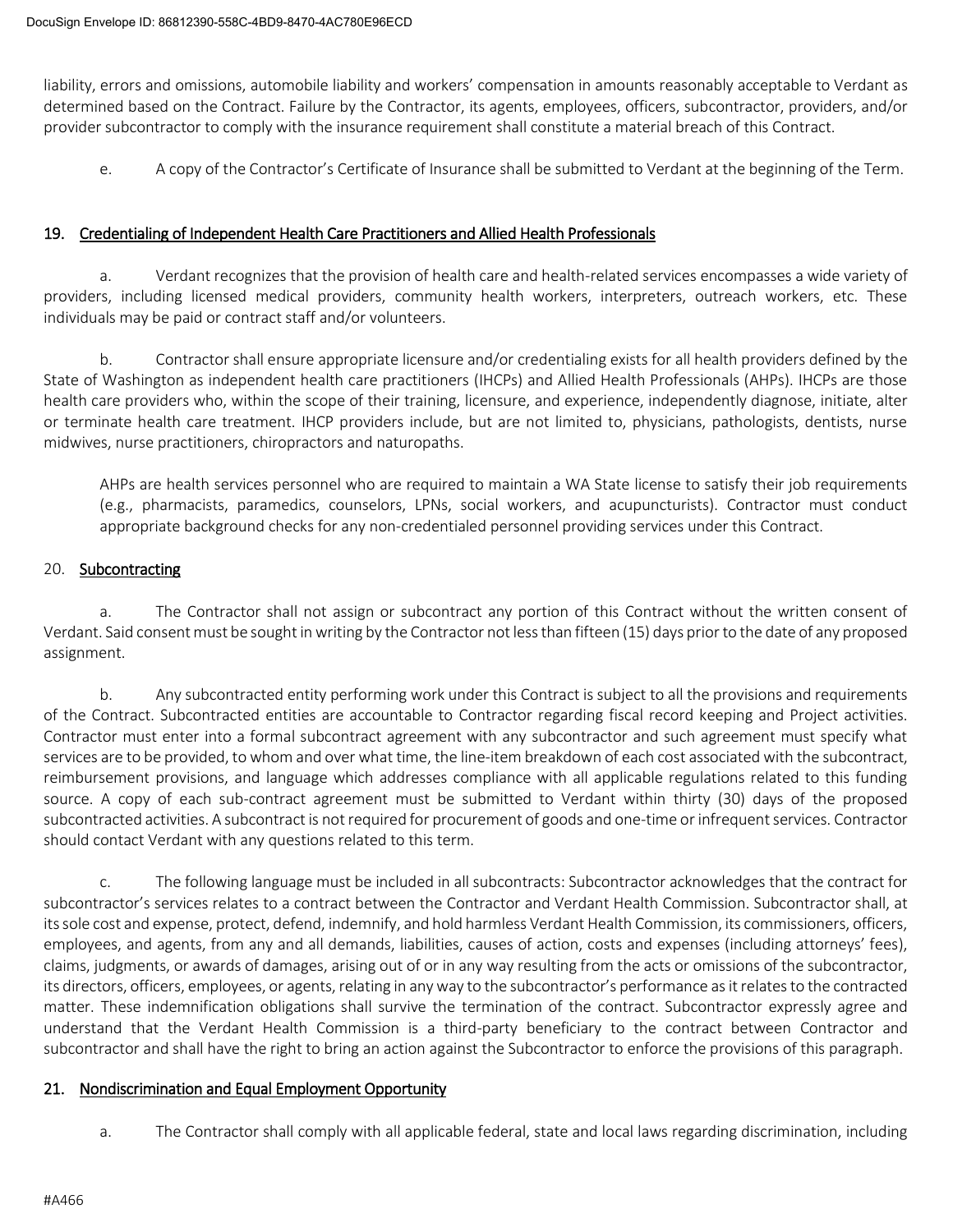those set forth in this section.

During performance of this Contract, the Contractor agree that it will not discriminate against any employee, applicant for employment, or client seeking services, because of the employee, applicant, or client's sex, race, marital status, national origin, religious affiliation, disability, sexual orientation, gender identity or expression, veteran status, or age except by minimum age and retirement provisions, unless based upon a bonafide occupational qualification. The Contractor will make equal employment opportunity efforts to ensure that applicants, employees, and clients are treated equally, without regard to their sex, race, color, marital status, national origin, religious affiliation, disability, sexual orientation, gender identity or expression, veteran status, or age. Contractor will have and enforce in accordance with their terms, policies, procedures, and practices that help ensure a tolerant and civil workplace, including but not limited to: staff training regarding workplace misconduct; mechanisms for complaints to be made to an impartial person; fair processes for investigation and adjudication; and prohibitions of retaliation against persons making good faith complaints. If Verdant asks, contractor will provide Verdant with copies of such policies and procedures then in effect.

### 22. Conflict of Interest

The Contractor agrees to abide by generally accepted conflict of interest standards in the areas of hiring, promotion, and subcontracting.

### 23. Political Activity and Lobbying Prohibited

No funds, materials, property, or services provided directly or indirectly under this Contract shall be used for any partisan political activity or to further the election or defeat of any candidate for public office. Costs associated with lobbying at the federal, state, or local levels are not allowed under this Contract. Definitions of unallowable lobbying activities/costs are detailed in applicable Uniform Guidance and Chapter 42.17A RCW and all applicable Public Disclosure Commission materials.

### 24. Future Support

Verdant makes no commitment to support the Project contracted for herein and assumes no obligation for future support of the Project except as expressly set forth in this Contract.

### 25. Entire Contract/Waiver of Default

The parties agree that this Contract is the complete expression of the terms hereto and any oral or written representations or understanding not incorporated herein are excluded. Both parties recognize that time is of the essence in the performance of the provisions of this Contract. Waiver of any default shall not be deemed to be a waiver of any subsequent default. Waiver or breach of any provision of the Contract shall not be deemed to be a waiver of any other or subsequent breach and shall not be construed to be a modification of the terms of the Contract unless stated to be such through written approval by Verdant, which shall be attached to the original Contract.

### 26. Grant Modification

This Contract may not be amended or modified unless the parties agree in a separate writing, signed by both parties, and the amendment is incorporated by reference as an additional attachment to this Contract.

### 27. Project Delivered in Accordance with Law and Rule and Regulation

The Contractor agrees and will require any subcontractor to agree abide by the laws of the state of Washington, rules and regulations promulgated thereunder.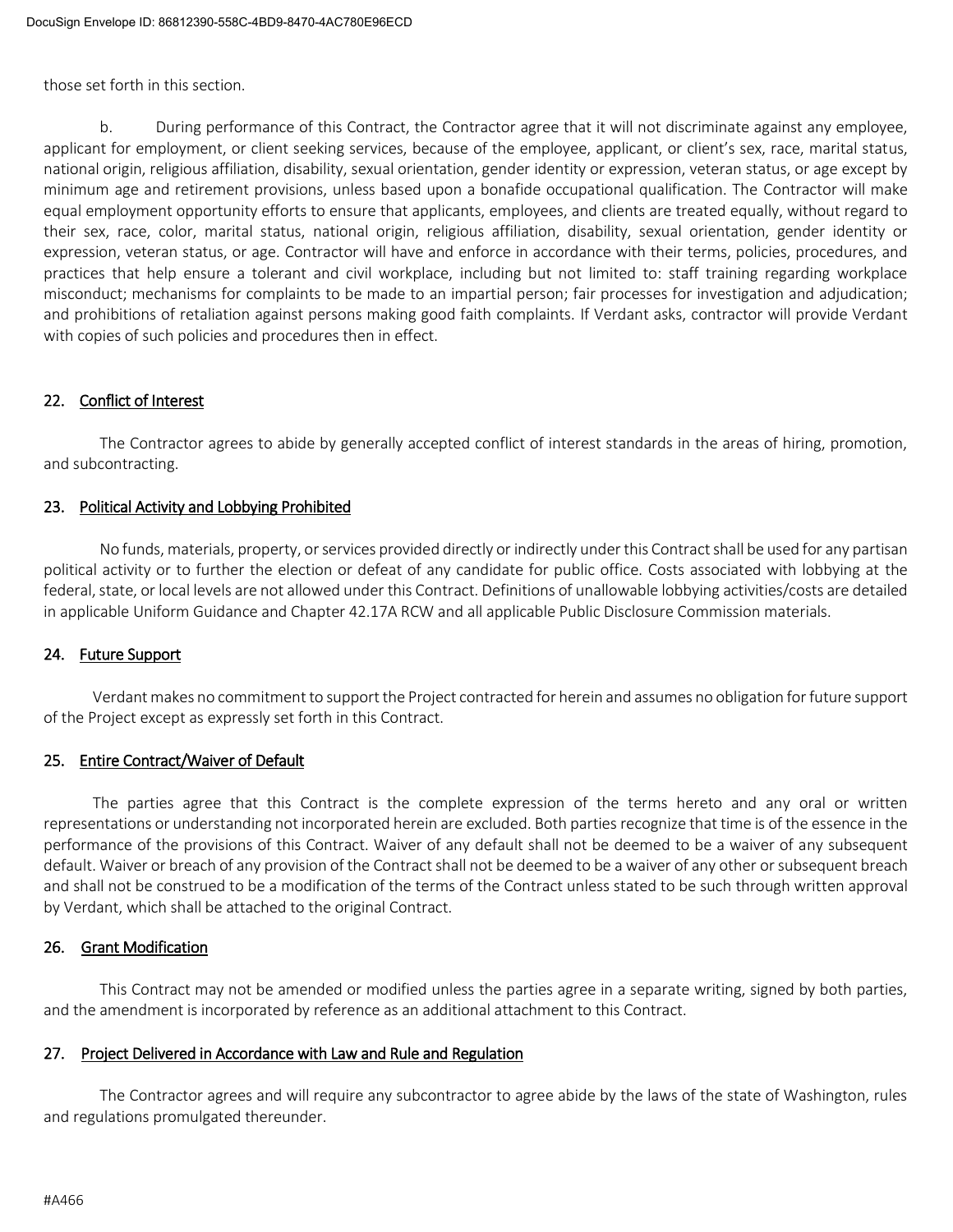#### 28. Prohibited Uses & Repayment

If any grant funds are used in ways this Agreement does not permit and that Verdant has not otherwise agreed to, contractor will notify Verdant immediately. Verdant may choose to terminate the grant pursuant to Section 5 if grant funds are used for purposes that are not considered charitable, contractor will immediately repay those funds plus, if applicable, any additional amounts necessary for Verdant to correct taxable expenditures.

### 29. Notice

Any and all notices or other communications required or permitted to be given under any of the provisions of this Contract shall be in writing and shall be deemed to have been duly given (a) upon receipt when personally delivered, (b) sent by overnight courier or two days after deposit in the United States mail if by first class, certified or registered mail, return receipt requested; or (c) by electronic mail transmission on or before 5:00 p.m. on a business day, provided that notice sent by one of the above methods is also given that same day. All notices shall be addressed to the Parties at the addresses set forth below or at such other addresses as a Party may specify by notice to the other Party and given as provided herein:

If to Verdant:

Zoe Reese Director of Community Impact and Grantmaking zoe.reese@verdanthealth.org Verdant Health Commission 4710 196<sup>th</sup> St. SW Lynnwood, WA 98036

If to Contractor:

Susan Bjorling Executive Assistant to the Fire Chief sbjorling@southsnofire.org 12425 Meridian Ave. S Everett WA 98208

#### 30. Governing Law

This Contract and all amendments thereof shall be governed by and construed in accordance with the laws of the State of Washington applicable to contracts made and to be performed therein, without giving effect to its conflicts of law rules or choice of law provisions. Each provision of this Agreement must be interpreted in a way that is enforceable under applicable law. If any provision is held unenforceable, the rest of the Agreement will remain in effect.

#### 31. No Third-Party Beneficiaries

This Contract is made only to and for the benefit of the parties hereto and shall not create any rights in any other person or entity.

### 32. Counterparts

This Contract may be executed in two or more counterparts, each of which shall be deemed an original, but all of which taken together shall constitute one and the same original agreement.

*<< Signatures on Next Page>>*